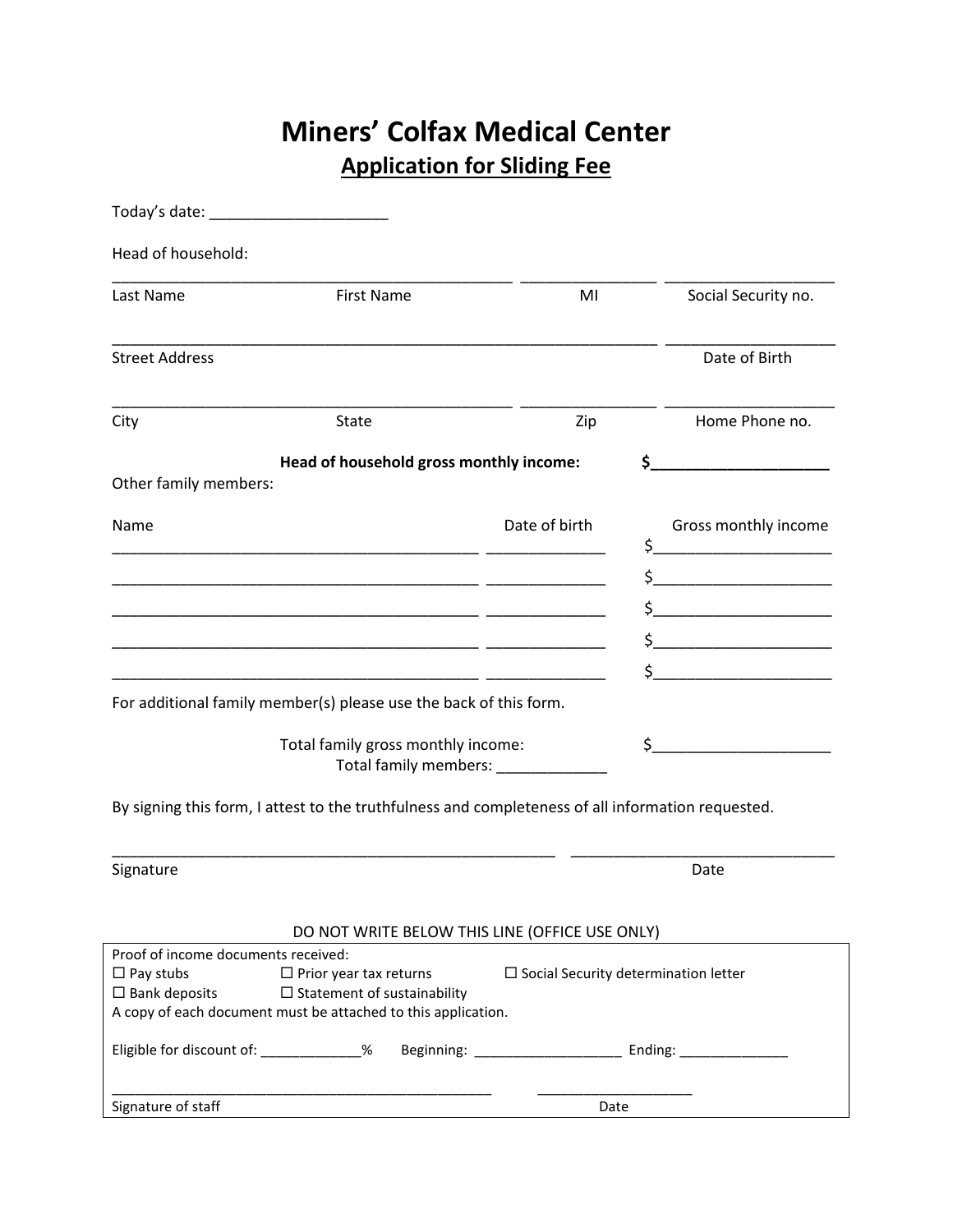## **Miners' Colfax Medical Center**

|  | Financial Disclosure - Confidential |
|--|-------------------------------------|
|--|-------------------------------------|

| (To be completed in full)       | <b>LIABILITIES</b>    |                        |  |
|---------------------------------|-----------------------|------------------------|--|
| <b>List names of Firms</b>      | <b>Unpaid Balance</b> | <b>Monthly Payment</b> |  |
| Own<br>Rent                     |                       |                        |  |
| <b>Bank Loans</b>               |                       |                        |  |
|                                 |                       |                        |  |
| <b>Finance Companies</b>        |                       |                        |  |
|                                 |                       |                        |  |
| <b>Credit Union Loans</b>       |                       |                        |  |
|                                 |                       |                        |  |
| <b>Medical Expenses</b>         |                       |                        |  |
|                                 |                       |                        |  |
|                                 |                       |                        |  |
| Personal Loans                  |                       |                        |  |
|                                 |                       |                        |  |
| <b>Collection Agencies</b>      |                       |                        |  |
|                                 |                       |                        |  |
| Charge Accounts/Credit Cards    |                       |                        |  |
|                                 |                       |                        |  |
|                                 |                       |                        |  |
| Expenses:<br>Food               |                       |                        |  |
| <b>Utilities</b>                |                       |                        |  |
| Phone                           |                       |                        |  |
| Auto Expenses                   |                       |                        |  |
| <b>Health Insurance</b>         |                       |                        |  |
| Auto Insurance                  |                       |                        |  |
| <b>Child Care</b>               |                       |                        |  |
| Miscellaneous (please describe) |                       |                        |  |
|                                 |                       |                        |  |

I certify that all information listed herein is true and correct to the best of my knowledge. I understand that the information is to be used to ascertain my ability to pay for services, which are rendered to me by Miners' Colfax Medical Center. I hereby grant permission to Miners' Colfax Medical Center to receive, release, or act upon financial information, to investigate the information contained herein. Investigation shall contain contacting, by written communication or telephone, of those persons, firms, corporations, etc. noted by you on this financial information document. Investigation may also include a credit check. I hereby release the designated clinic personnel and all parties who supply information at the request of the clinic personnel from liability for any acts of commission or omission, communications or disclosures that are made pursuant to such an investigation. I understand that submission of false information will automatically disqualify me for any type of assistance.

| Responsible Party Signature: | Date: |  |
|------------------------------|-------|--|
|                              |       |  |
| Spouse Signature:            | Date: |  |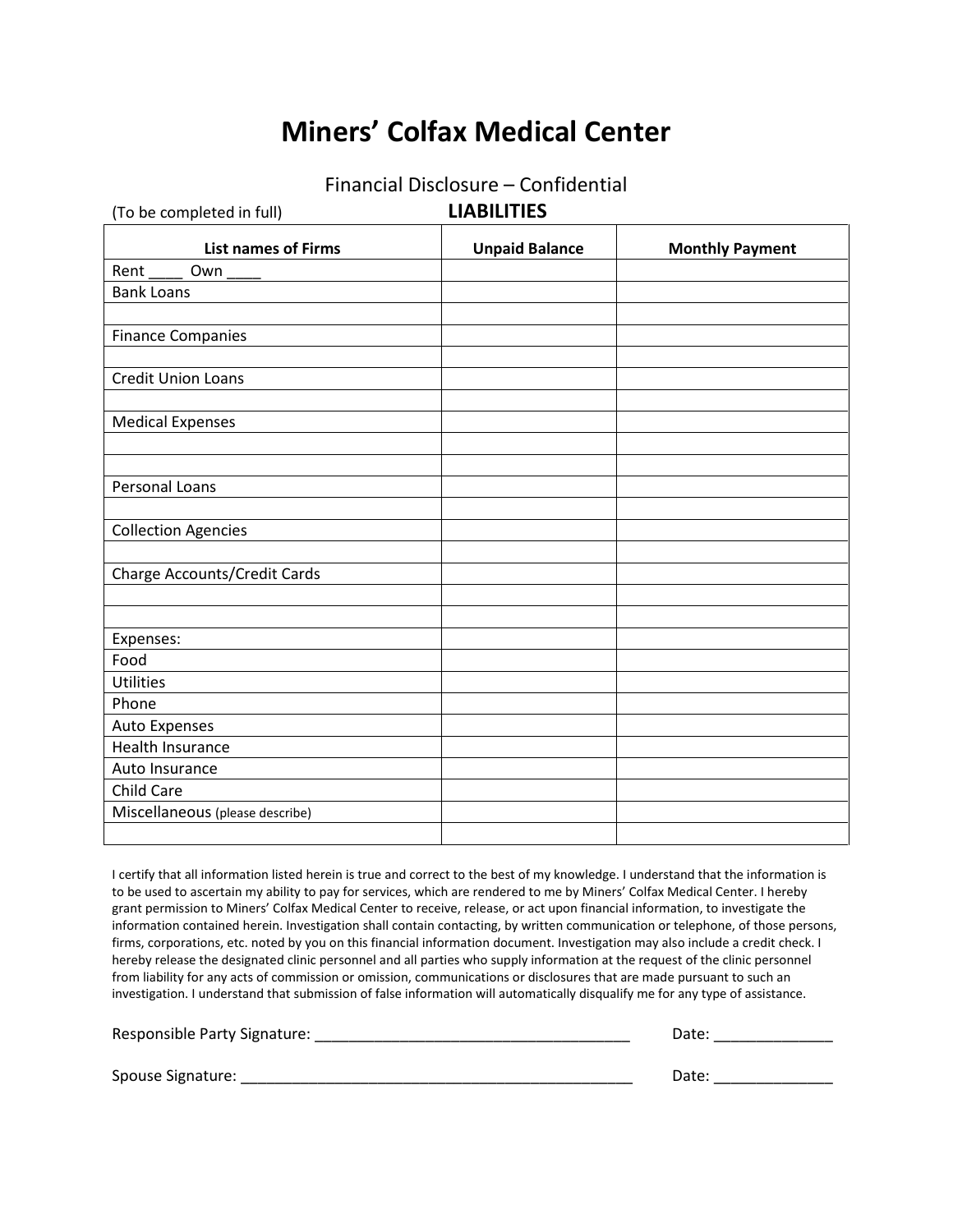| Date of birth | Gross monthly income |
|---------------|----------------------|
|               |                      |
|               |                      |
|               |                      |
|               |                      |
|               |                      |
|               |                      |